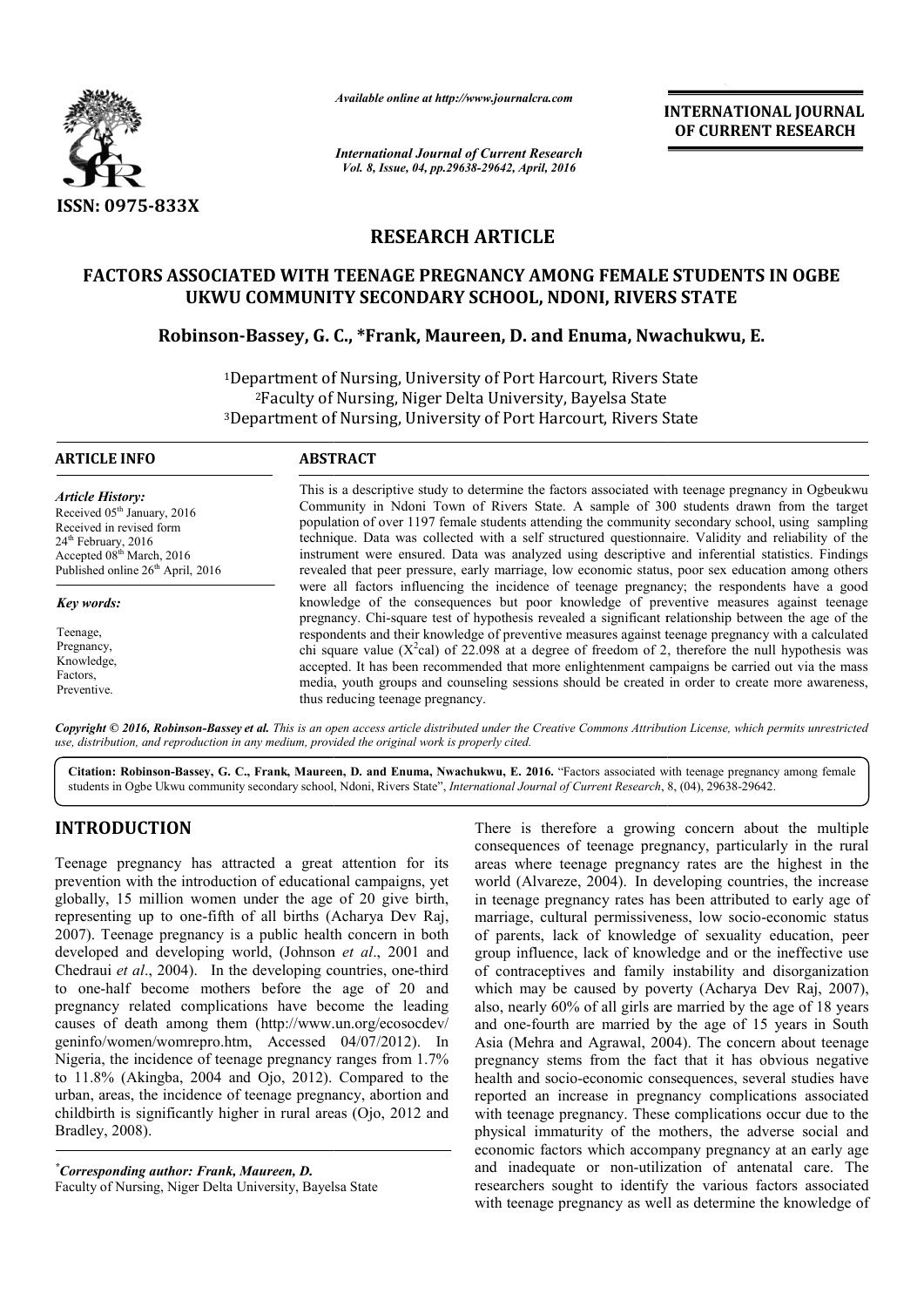the consequences and preventive measures among the studied population.

#### **Purpose**

The study aims at determining the factors associated with teenage pregnancy among female students in Ogbe Ukwu Community Secondary School, Ndoni, Rivers State.

# **Specific Objectives**

- To identify factors that influence the occurrence of teenage pregnancy among female students in Ogbe Ukwu Community.
- To determine knowledge of the consequences of teenage pregnancy among the female students.
- To determine the level of knowledge of preventive measures against teenage pregnancy among the female students.

## **Hypothesis**

Null Hypothesis, Ho: There is no significant relationship between age of the respondents, and their knowledge of preventive measures against teenage pregnancy.

# **MATERIALS AND METHODS**

## **Research Design**

This is a descriptive survey determining the factors associated with teenage pregnancy among teenage girls aged 12-19 years, attending the Ogbeukwu Community Secondary School in Ndoni town of Rivers State.

#### **Research Setting**

The research setting is Ogbe Ukwu community secondary school in Ndoni town of Rivers State. Ndoni town is one of the ancient communities in Rivers State with a population of about 350,000 people. It is made up of several villages (sub communities), Qgbe Ukwu is one of these communities. It is located in the coast of Rivers State. The community is surrounded by rivers and mangrove forest. It is bounded by Rivers Niger at the south, Orashi River at the East, Onitte Creek at the north and Imo River in the west. The community is not thickly populated and their main occupation is fishing due to the geographical location of the area, although, some carry out small scale farming, oil palm processing and also petty trading. The people of the community are peace loving and hospitable. Their major religion is Christianity but they are still some pagans in the area.

# **Research Population**

The target population consisted of teenage girls aged 12-19 years, attending the Ogbe Ukwu Community Secondary School during the period of the study.

#### **Sample Population**

A sample size of 300 teenage participants from JSS 1 — SS3 was drawn for the study using the Yaro Yamene formular, as shown below:

 $n=N/1+(e)$  2 Where  $n =$  sample size;  $N = No$  of Target Population;  $e = 0.05$ (margin of error) Using N= 1197 Sample size,  $n = N/i + N(e)^2$  $1197/1 + 1197 (0.05)^2$  $1197/1 + 1197(0.0025)$  $1197/1 + 2.9925$ 299.8, which is approximately 300 students

#### **Sampling Technique**

The sample was drawn from the total population, using a multi-stage sampling technique. First, stratified random sampling technique was used;

JSS 1: 200 JSS 2: 195 JSS 3: 142 SSS 1: 176 SSS2: 184 SSS3: 211

And then using simple random sampling technique, 50 students were drawn from each class, thus getting the sample of 300 students.

## **Instrument for Data Collection**

A self—structured questionnaire comprising of four sections was developed for the study. Section A consisted of two items on respondents' socio-demographic data; Section B had seven items on factors influencing teenage pregnancy; Section C had four items on the knowledge of consequences of teenage pregnancy and Section D consisted of six items on the knowledge of preventive measures against teenage pregnancy.

#### **Validity of the Instrument**

The questionnaire was developed after a thorough review of the literature and further perusal by experts in the field of study who assessed the suitability of the items. Their observations and comments were used to make necessary corrections. They thereafter affirmed the content and face validity of the instrument before administering them.

#### **Reliability of the Instrument**

The reliability of the instrument (questionnaires) was determined through a test-retest method. Ten (1O) Copies of the questionnaire were first given to ten (10) teenage girls attending Olobo Premier College, Choba, Rivers State and a repeated administration of the same instrument was made to the same teenagers after 2 weeks. On analysis, the correlation coefficient was determined to be 0.83 which was adjudged adequate.

#### **Procedure for Data Collection**

Three hundred (300) copies of the questionnaire were selfadministered to the respondents by the researchers, with the aid of four research assistants drawn from among the teaching staff of the school. All the questionnaires were retrieved from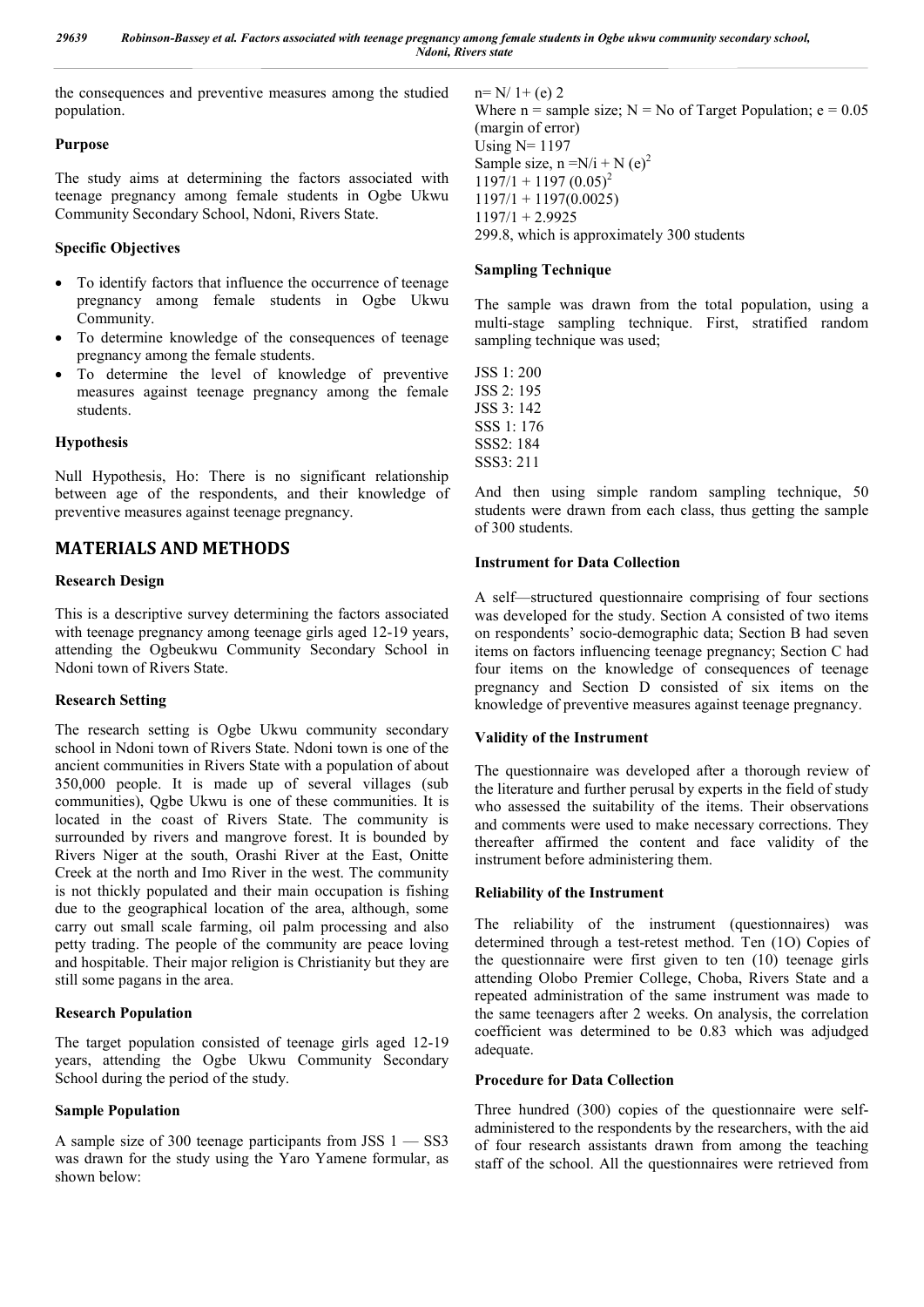the respondents on completion, reflecting a return rate of 100%.

#### **Method of data analysis**

Data collected were entered into a spread sheet and analysed using descriptive statistics of frequency and percentages. Data was presented using bar charts and the Pearson Chi-Square to determine relationship between variables in the hypothesis. Likert's four point scale was used with the decision cut-off point of 2.5. Any item in which the respondents have a mean score of 2.5 and above are regarded as positive or favorable (influencing factors; consequences; preventive measures and good) respectively; while those less than 2.5 is regarded as unfavorable or negative (does not influence; not a consequence, not a preventive measure and poor) respectively.

#### **Ethical Consideration**

Consent was obtained from the ethical committee of the institution used for the study. The purpose of the study was explained to the respondents who were also assured of the confidentiality of all information provided and respondent's anonymity maintained.

#### **Data Presentation and Analysi**s

Table1 above shows the demographic distribution of the respondents. Out of the 300 respondents, 108(36%) where aged  $11-13$  years while  $192(64%)$  where aged  $14-18$  years. 50(16.7%) where in JSS 1, 50(16.7%) in JSS 2, 50(16.7%) in JSS 3, 50(16.7%) in SS 1, 50(16.7%) in SS 2, and 50(17.7%) in SS 3.

**Table 1. Socio-Demographic Data of Respondents, (n=300)** 

| S/N | Demographic Variable | Characteristics | Frequency | Percentage |
|-----|----------------------|-----------------|-----------|------------|
|     | AGE                  | $11-13$ year    | 108       | 36%        |
|     |                      | 14-18 years     | 192       | 64%        |
| 2   | <b>CLASS LEVEL</b>   | JSS 1           | 50        | 16.67%     |
|     |                      | JSS2            | 50        | 16.67%     |
|     |                      | JSS3            | 50        | 16.67%     |
|     |                      | SS1             | 50        | 16.67%     |
|     |                      | SS <sub>2</sub> | 50        | 16.67%     |
|     |                      | SS <sub>3</sub> | 50        | 16.67%     |



**Figure 1. Factors Influencing the Occurrence of Teenage Pregnancy (n=300)**

Figure 1 above showed that, 224(74.7%) of the respondents agreed that friends can influence the occurrence of teenage pregnancy; 215(71.7%) agreed that early marriage can influence occurrence of teenage pregnancy; 223(74.3%) agreed that poverty could lead to the occurrence of teenage pregnancy; 1O (70%) agreed that rape could lead to the occurrence of teenage pregnancy; 89(29.7%) agreed that broken homes have an influence on the occurrence of teenage pregnancy, while  $211(70.3\%)$  disagreed;  $180(60\%)$  of the respondents agreed that poor parental upbringing could influence the occurrence of teenage pregnancy while 120(40%) disagreed and 123(41%) agreed that love and care from a boyfriend could influence, the occurrence of teenage pregnancy.



**Figure 2. knowledge of Consequences of teenage pregnancy, (n=300)**

Figure 2 showed that, 254(84.7%) agreed that teenage pregnancy could increase the risk of child abandonment in the society; 273(91%) agreed that teenage pregnancy can make one drop out of school either temporarily or permanently; 159(53%) agreed that pregnant teenagers can have pregnancy related problems during child birth;  $201(67%)$  agreed that teenage pregnancy could lead to depression which may eventually affect the unborn child.



**Figure 3. Knowledge of Preventive Measures for Teenage wledge Pregnancy, (n=300)** Pregnancy, (n=300)

Figure 3 above shows that 56(18.7%) of the respondents had good knowledge of preventive measures for teenage pregnancy,  $98(32.7%)$  had fair knowledge, while  $1464\&7\%$ ) had poor knowledge. we shows that 56(18.7%) of the respondents had<br>ledge of preventive measures for teenage<br>8(32.7%) had fair knowledge, while 1464&7%)<br>wledge.<br>**thesis**<br>esis, Ho: There is no significant relationship<br>age of the respondents, a

#### **Test of Hypothesis**

Null Hypothesis, Ho: There is no significant relationship between the age of the respondents, and their knowledge of preventive measures for teenage pregnancy.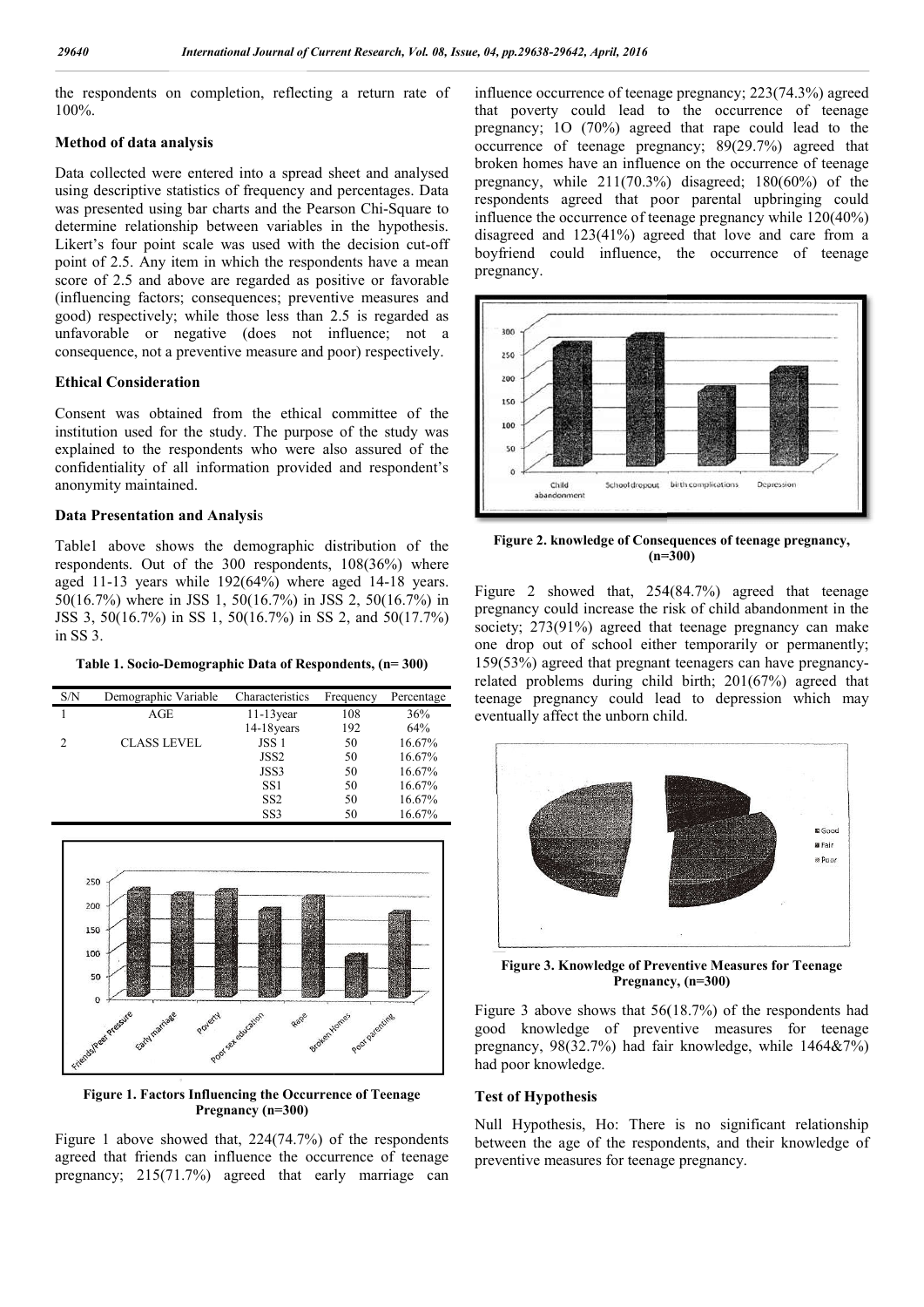**Table 2. Chi-square analysis of the relationship between age of respondents and their knowledge of preventive measures against teenage pregnancy, (n=300)**

|           | Knowledge of preventive measures |           |           | $X^2$  | Decision    |
|-----------|----------------------------------|-----------|-----------|--------|-------------|
| AGE       | Good                             | Fair      | Poor      | Value  |             |
|           | Knowledge                        | Knowledge | Knowledge |        |             |
| $11 - 13$ | 13                               | 48        | 47        |        |             |
| Years     |                                  |           |           |        | Reject Null |
| $14-18$   | 43                               | 50        | 99        |        | Hypothesis  |
| Years     |                                  |           |           |        |             |
| Total     | 56                               | 98        | 146       | 22.098 |             |

 $Xcal=22.098 > X^2$ tab5.991 at df=2 and P=0.050

Using the SPSS statistical software, the Pearson chi-squared value for the hypothesis was calculated to be 22.098. This value of 5.991at df  $=2$  is greater than the tabulated chi-square value and is therefore significant. In the light of the above, the null hypothesis stated above was accepted.

# **DISCUSSION OF RESULT**

#### **Factors influencing the occurrence of teenage pregnancy**

Results from the study showed that various factors such as peer pressure (74.7%); early marriage (71%); poverty(74.3%) ; rape (70%) ; broken homes (29%) ; poor parental upbringing (60%) ; poor sex education (40%). This finding reflects that the majority of the respondents have good knowledge of the factors which influence teenage pregnancy. The result also is in consonance with other findings: Akingba & Reinhardt (2004) in their studies identified the above factors as being associated with the incidence of teenage pregnancy in most Nigerian communities; In the years after 1996, 76 percent of adolescent mothers between the ages of 15 and 17 lived with a parent. Acs and Koball, (2003). Mari *et al.* (2007) from their review observed low socio economic factor as the most consistent risk factor for teenage pregnancy and that there is a higher likelihood of pregnancy among teenagers who did not live with both parents. Also, of the five UK studies which investigated the link between pregnancy and area deprivation all found a strong association, the areas with higher levels of deprivation were found to have higher conception rates (Viegas *et al*., 1992; Bradshaw *et al*., 2005 and Paton *et al*., 2002).

#### **Knowledge of the consequences of teenage pregnancy**

Findings revealed that the majority of the respondents have good knowledge of the consequences of teenage pregnancy: 254(84.7%) agreed with increased risk of child abandonment, 273(91%) dropping out of school, 249 (83%) complications during childbirth and 201(67%) depression.

However, this observation is in contrast with that of Acharya *et al.* (2007), which reported from their review that teenagers are not very familiar with the consequences of teenage pregnancy, they further stated that the teenagers would have delayed the index pregnancy if they had known about its consequences; in another study, it was observed that majority of the teenage girls are unaware of dangers of unplanned pregnancy (Goonewardena *et al*., 2005).

#### **Knowledge of the preventive measures against teenage pregnancy**

Result from the study showed that majority of the respondents 146(48.7%) had poor knowledge of the preventive measures; 98(32.7%) had fair knowledge and only 56(18.7%) had good knowledge. This is in consonance with other findings which observed that most teenagers did not know of models such as contraceptives and the use of condoms also very few teenagers had ever used any contraception (Acharya Dev Raj *et al*., 2007), as a result considerable numbers of teenage mothers reported unplanned and undesired pregnanacies (Weerasekera *et al.,* 1997) which occurred due to being unaware of the process of contraception (Goonewardena *et al*., 2005).

#### **Hypothesis**

Chi-square test of hypothesis revealed a significant relationship between the age of the respondents and their knowledge of preventive measures for teenage pregnancy with a calculated chi square value  $(X^2$ cal) of 22.098.

#### **Summary**

The purpose of this study was to determine the factors associated with teenage pregnancy in Ogbe Ukwu Community in Ndoni Town of Rivers State. A descriptive study design was employed. Using the multi stage sampling technique, a sample size of 300 students was drawn from the target population of 1197 female students attending the community secondary school. Data was collected with a self structured questionnaire administered to the respondents by the researchers and through the assistance of teaching staff in the school. Data was analyzed using descriptive and inferential statistics. Findings revealed that peer pressure, early marriage, low economic status, poor sex education, rape, poor parental upbringing and broken homes were all factors influencing the incidence of teenage pregnancy, with means scores of 3.82, 3.38, 3.78, 2.43, 3.68, 2.66, 3 .48, 3.23, respectively (all of them are greater than the criterion mean of 2.5), with the most prominent factor being peer pressure which had a mean score of 3.82. Test of hypothesis revealed a significant relationship between the age of the respondents and their knowledge of preventive measures for teenage pregnancy, with a chi-square value of 29.098 at a degree of freedom of 2. It has been recommended that more enlightenment campaigns be carried out via the mass media, youth groups and counseling sessions should be created in order to create more awareness, thus reducing teenage pregnancy.

#### **Conclusion**

The increase in the number of teenage pregnancies is causing great concern and becoming a critical issue. The situation requires the urgent attention of every section of the society in order to prevent further damage this ugly situation is causing the individuals involved, the family and community at large.

#### **Implications for nursing**

Nurses have critical roles to play in reducing the rate of teenage pregnancy, especially in the rural areas. These roles include: